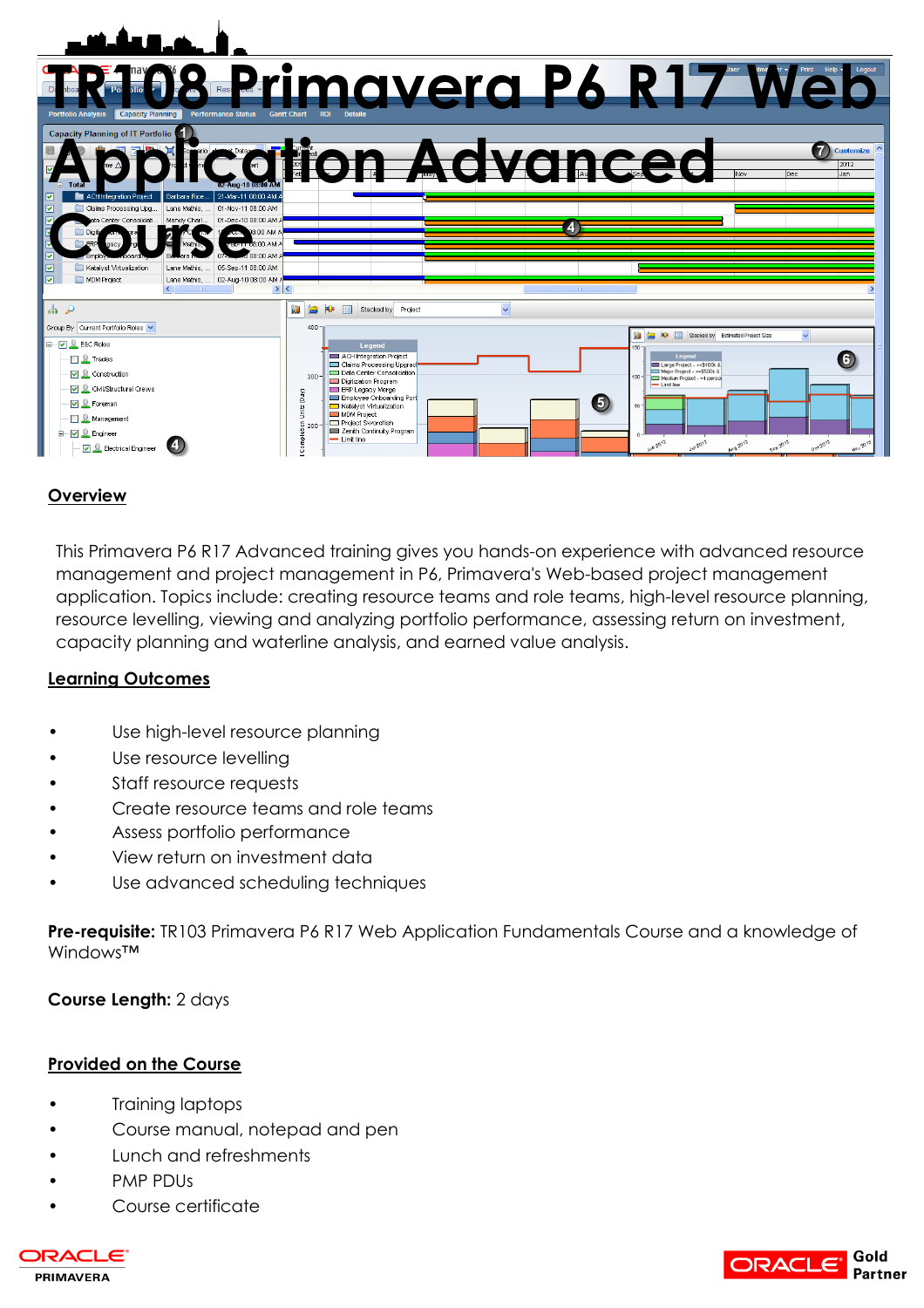## **At the completion of this course the student will be able to**

- Analyze portfolio performance
- Manage multiple projects
- Create resource teams
- View portfolio performance
- View the Enterprise Project Structure
- Use advanced scheduling techniques
- Use high-level resource planning
- Staff resource requests

#### **Course Topics**

- **Creating Resource Teams and Role Teams** View the Resource Team Summary portlet View the Open Requests for Resources portlet
- **Viewing Portfolio Performance**  Review performance thresholds Use earned value analysis
- **Viewing Portfolio Information**  View return on investment data View data in the Gantt Chart
- **Analyzing Portfolios**  Create a portfolio view View waterline analysis Create a scenario View the Capacity Planning page
- **High-Level Resource Planning**  Assign resources and roles Using Committed and Life of Project assignments
- **Managing Allocation**  Using the Resource Usage tab to analyze units and costs Grouping data on the Assignments page
- **Staffing Resource Requests** Use resource search
- **Resource Levelling** Set levelling options Assign levelling priorities
- **Advanced Scheduling** Multiple float paths Scheduling logic options